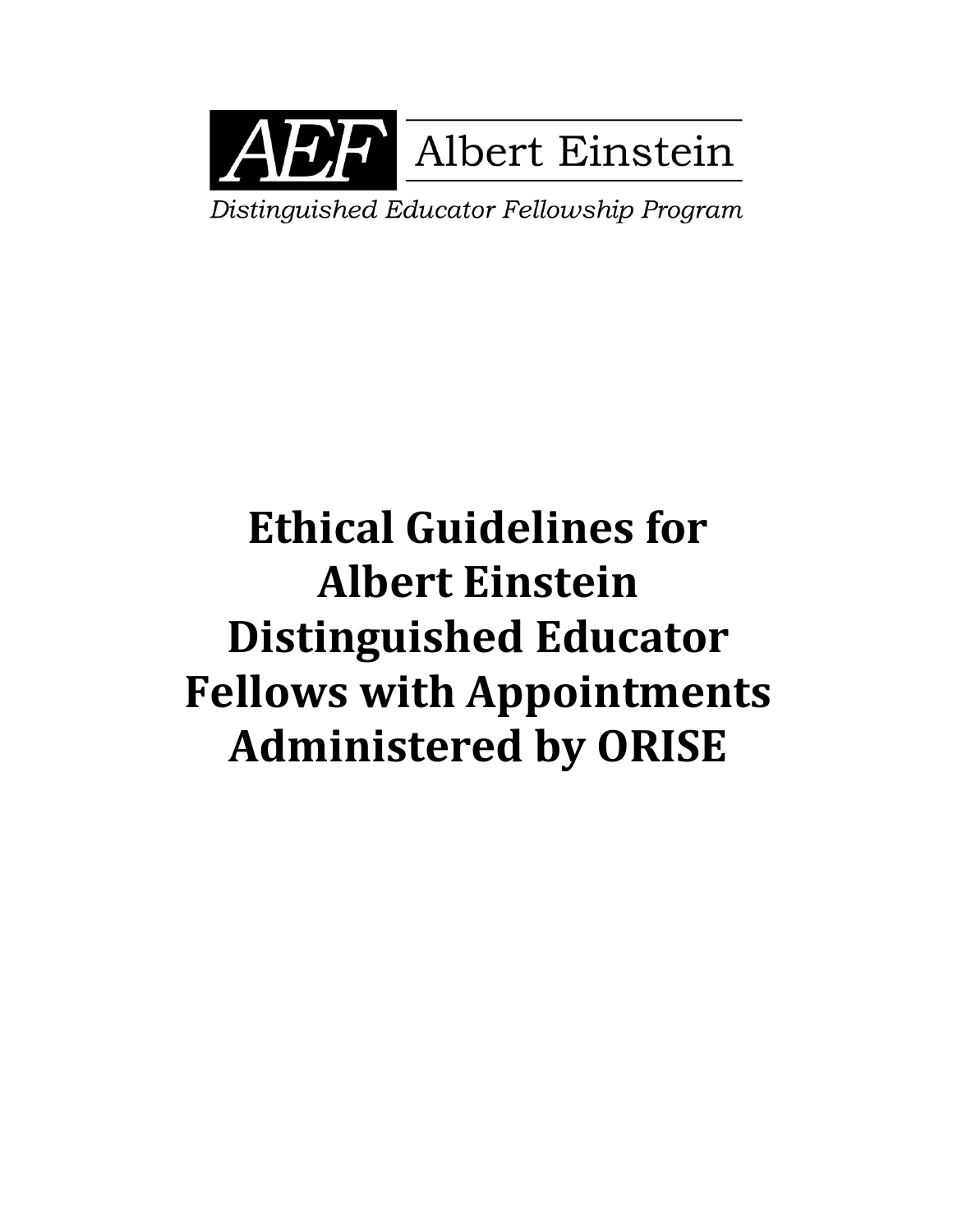This document sets forth the Ethical Guidelines for Albert Einstein Distinguished Educator Fellowship (AEF) Program Fellows with appointments funded by the U.S. Department of Energy (DOE) and by participating agencies through interagency agreement with DOE and administered by the Oak Ridge Institute for Science and Education (ORISE). For the 2016-2017 AEF Program, this includes Einstein Fellows sponsored by DOE, the National Aeronautics and Space Administration (NASA), and the National Science Foundation (NSF).

This document provides information regarding many of the general ethical principles and ethical questions you may encounter during your participation as an AEF Fellow. You have an important role in upholding the program's reputation, integrity, and educational purposes. In order to do this, you must be familiar with and conduct yourself in accordance with the ethical guidance provided in this document.

### **Ethical Decision Making Process**

Sometimes you may face a situation in which an action that is not in violation of law or policy may nevertheless not seem to be "the right thing to do." To assist you in such situations, consider the following decision making process to approach the evaluation of an ethical dilemma.

A good ethical decision-making process includes, at a minimum, the following elements:

#### **Making Yourself Aware**

- Which policies are involved?
- What are the possible violations?
- What are the ethical implications?

#### **Analyzing the Situation**

- How might an improper response affect the Program and/or me or my host organization, now or in the future?
- What are the possible short-term effects?
- What are the possible long-term effects?
- Is it legal?

#### **Reviewing the Facts**

- Does it uphold my personal standards and principles?
- Is it consistent with the Program's and my place of appointment's values, policies, and operating procedures?
- How comfortable would I be explaining my actions in front of national television news cameras?
- How comfortable would I be if my decision was published in the newspaper?
- Would I do the same thing if a loved one, boss or friend were watching?

#### **Using Your Resources**

- What and with whom should I consult for additional information, assistance or advice?
- Do I have an obligation to report the situation to others?

## **Asking and Answering Ethics-Related Questions**

**Mentor -** When deliberating ethics-related inquiries, you may choose to discuss the situation with your mentor. Although you are not an employee of the federal government and your mentor does not "supervise" you in the traditional sense, it might be beneficial to discuss your ethical concerns and issues with your mentor. This reinforces the educational and collaborative nature of your appointment as an AEF Fellow. Your mentor may be able to share some his/her experiences with you and how he/she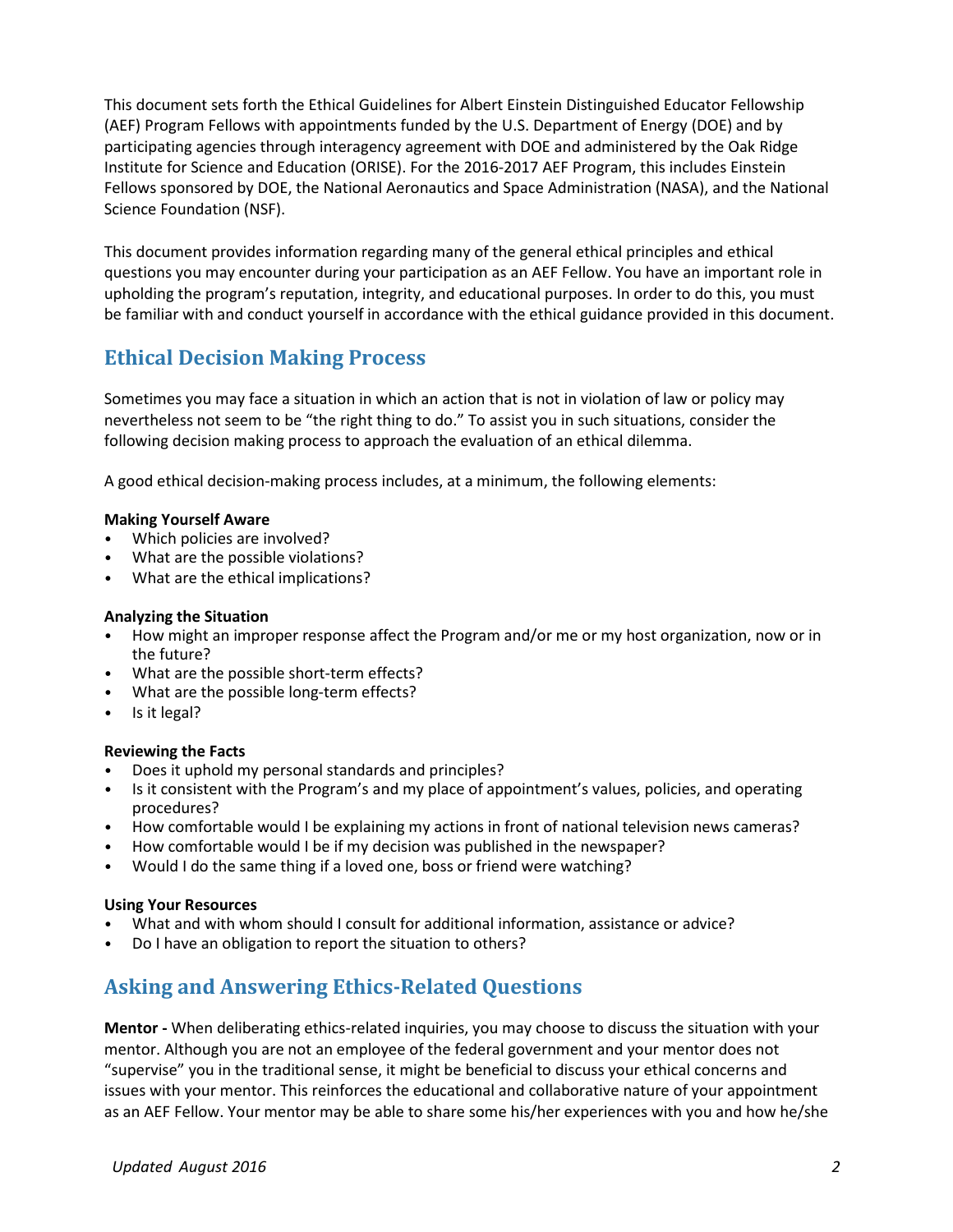has handled similar situations.

**ORISE Ethics Officer -** The ORISE Ethics Officer is available to offer advice on how to properly handle an ethics-related situation and provide written justification for the position advocated. If a question is beyond the subjects presented in this document, the ORISE Ethics Officer will research and reference existing policy, where applicable, or otherwise prepare individual ethical opinions where new ethics principles must be developed.

You may rest assured that if you raise an ethics issue, your privacy will be protected to the maximum extent possible, and all issues will be handled confidentially.

You may contact the ORISE Ethics Officer, Ivan Boatner, directly to discuss questions regarding ethical questions at (865) 576-3054 or via e-mail a[t Ivan.Boatner@orau.org.](mailto:Ivan.Boatner@orau.org)

In addition, you may contact the Department of Energy (DOE) Office of Inspector General (OIG) when you believe the possible unethical misconduct involves fraud, waste, abuse, or violation of law. The DOE OIG operates a 24-hour toll-free hotline number [1-800-541-1625 (toll free), FTS 8-1-202-586-4073, or 1-202-586-4902 (fax)] to permit immediate access. The OIG can also be reached by email at [ighotline@hq.doe.gov o](mailto:ighotline@hq.doe.gov)r by mail at the following address:

U.S. Department of Energy Office of Inspector General ATTN: Hotline Mail Stop 5D 031 1000 Independence Avenue S.W. Washington, DC 20585

Fellows sponsored by NSF may also contact the National Science Foundation (NSF) Office of the Inspector General (OIG) hotline by email a[t oig@nsf.gov](mailto:oig@nsf.gov) or by phone: 703-292-7100 (business hours), 703-328-3932 (non-business hours). The NSF OIG can be also be reached by mail at the following address:

National Science Foundation Office of Inspector General ATTN: OIG Hotline 4201 Wilson Boulevard, Suite II-705 Arlington, VA 22230

Fellows sponsored by NASA may also contact the National Aeronautics and Space Administration (NASA) Office of the Inspector General (OIG) hotline by:

- Completing an e-mail report on the NASA OIG Cyberhotline a[t https://oig.nasa.gov/cyberhotline.html,](https://oig.nasa.gov/cyberhotline.html)
- Sending a fax to 202-358-3914,
- Phoning 1-800-424-0183, TDD: 1-800-535-8134,
- Mailing:

NASA Office of Inspector General P.O. Box 23089 L'Enfant Plaza Station Washington, DC 20026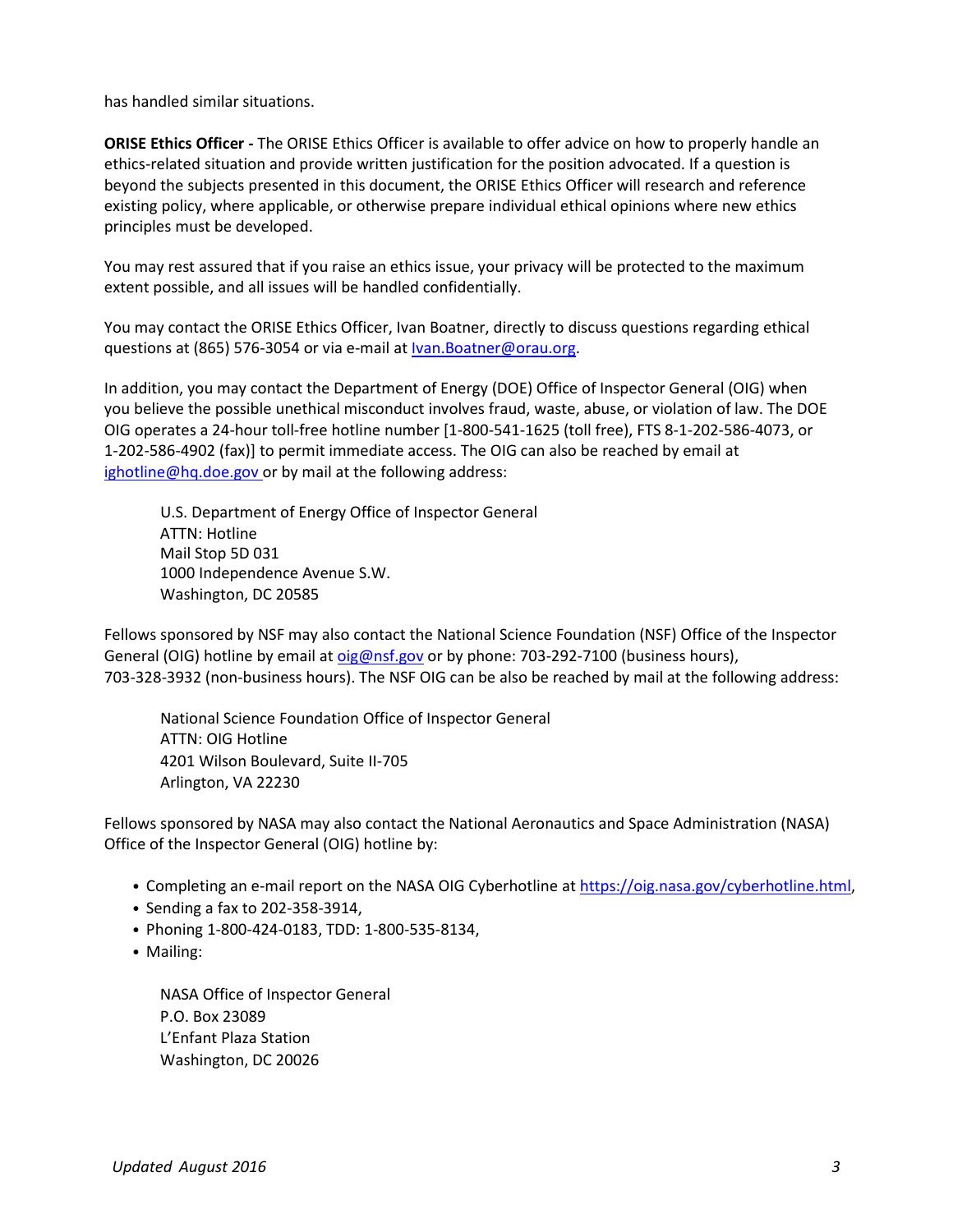## **Accepting and Giving Gifts and Payments**

It is important that your actions as an AEF Fellow are free of influence from accepting or offering gifts or favors. You should not accept, from any source, a gift or gratuity that is offered or seems to be offered because of your position as an AEF Fellow. Also, you should not ask for, or accept, any gratuity, gift, favor, entertainment, loan, or other item of monetary value if you have reason to believe, or it may be construed that, the person, corporation, or group offering the item meets any of the following conditions:

- Is trying to influence any decision related to your assignment as an AEF Fellow.
- Has interests that may be substantially affected by your performance or nonperformance of your responsibilities as an AEF Fellow.
- Is trying to influence any actions you may take.

Even if the situation does not meet one of these conditions, you should discuss the acceptance of such offers with the ORISE Ethics Officer because the action may appear improper.

When you are conducting your activities as an AEF Fellow, you may not do any of the following:

- Make loans, guarantee loans, or make illegal payments to government employees.
- Offer or give any type of gift or form of entertainment to a government employee unless it has been determined by the ORISE Ethics Officer that such gift or entertainment is a customary business courtesy that government employees may accept under the applicable Standards of Ethical Conduct for Employees of the Executive Branch, House Code of Official Conduct, or Senate Code of Official Conduct.

It is acceptable to give a gift when the gift is based on a personal relationship and it is clear that the motivation is not based on the official position of either the giver or the recipient.

Any time you are approached by an individual or company that seeks to influence any decision of your sponsoring agency, you should ask for advice on appropriate safeguards to avoid the appearance of (1) favoring that individual or company, and (2) sharing sensitive or proprietary information.

#### **Customary Business Courtesies**

You may, however, accept modest customary business courtesies on an infrequent or one-time basis provided the courtesies meet one of the following criteria:

- An ordinary business courtesy, such as payment for a modest lunch or dinner on infrequent occasions in the course of a business meeting.
- An unsolicited advertising novelty or promotional item, such as pens, pencils, notepads, or calendars.
- Loans from banks or other financial institutions that are unrelated to your activities as an AEF Fellow and that are offered on customary terms to finance proper and usual activities, such as home mortgage loans.
- Free transportation in customary form (e.g., taxi ride) on official business.
- Gifts based on a personal relationship when it is clear that the motivation is not his/her official position.
- Discounts and similar benefits offered to the general public.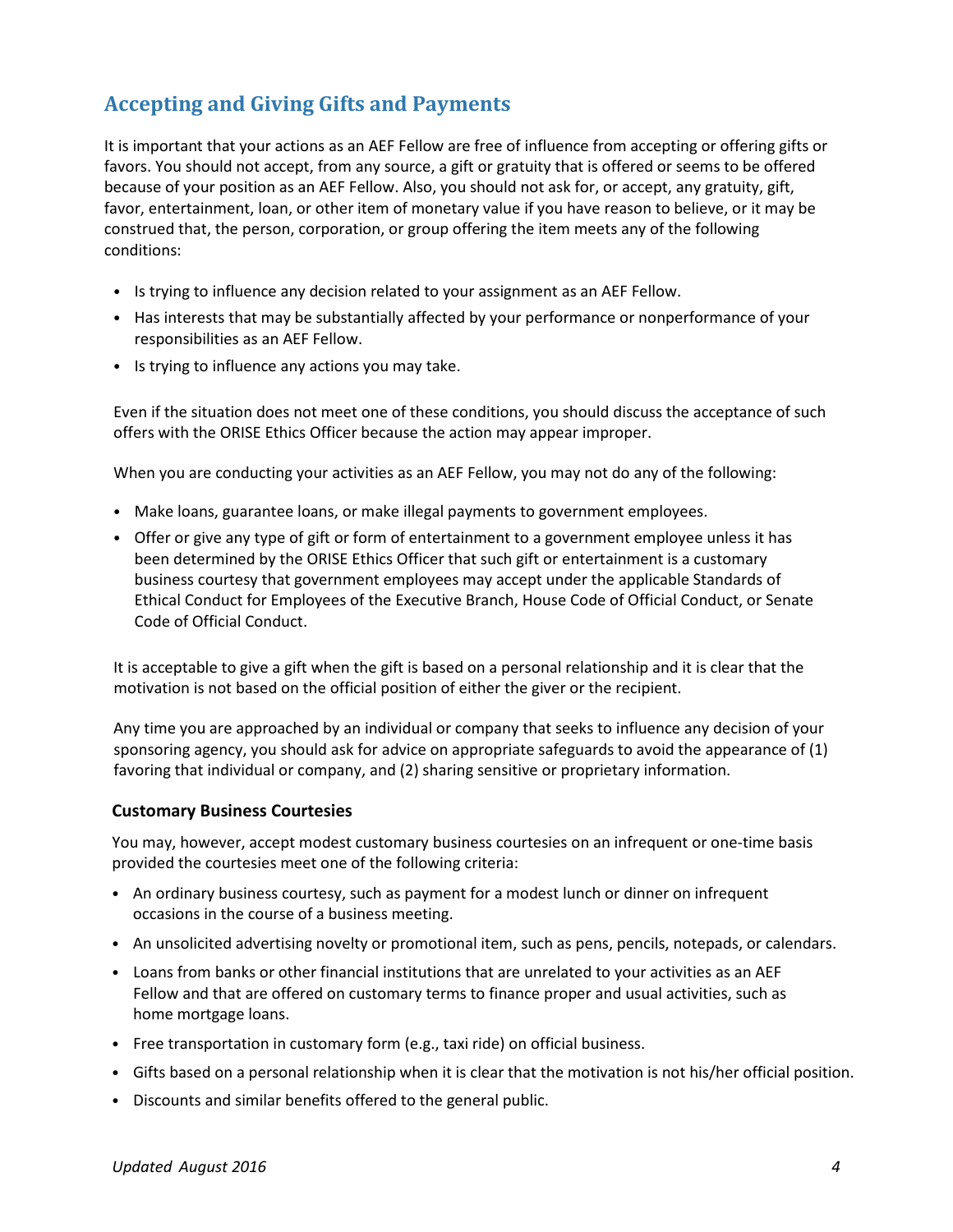• Modest gifts, entertainment, or amenities, such as food or refreshments. "Modest" is defined as gifts, entertainment, or amenities of \$20 or less per occasion not to exceed \$50 in a year from one source.

Two good questions to ask when considering the acceptance of a gift are:

- 1. Is the gift so excessive that it would cause me to feel embarrassed by accepting it? If you would be embarrassed by the excessiveness of the gift, it is probably not okay to accept it.
- 2. Can the gift be shared with work colleagues? The gift is probably acceptable if it can be shared with colleagues, such as baked goods or other perishable items.

#### **Travel Funded by a Third Party**

Travel that is funded by a third party (i.e., a private, non-governmental organization; a local or state government; or a federal governmental organization other than DOE) and that is unrelated to official duties (e.g., for professional development) must be approved in advance by your sponsor for the fellowship program and the ORISE General Counsel. Approval may be requested by using the Request for Approval of Travel Funded by a Third Party form made available to you on the online AEF Fellows forms site. For those Fellows who are seeking travel that is funded by a third party organization and that is related to their official duties, approval must be obtained from the appropriate ethics committee or agency ethics office.

#### **Engaging in Political Activities**

In order to further the objectives of the Albert Einstein Distinguished Educator Fellowship Program, it is expected that an AEF Fellow will not use government property, time, workspace, or materials for the purposes of promoting any type of political campaign, candidate, or party. You should conduct your personal political activities on your own time using your own resources.

You may work on political campaigns; however, you must not imply that your sponsoring agency (DOE, NSF, or NASA; or the congressional member in whose office you are placed for Congressional Fellows) backs the candidate(s) for whom you are campaigning. Be sure that when you are speaking or acting, it is clear that you are doing so on your own behalf. Do not give the impression to others that you are speaking on behalf of or otherwise representing the AEF Program, the sponsoring agency, or host office where you are appointed, as applicable.

## **Properly Representing Your Status**

Due to your status as an AEF Fellow, it is important that you make it abundantly clear to all with whom you interact that you are an AEF Fellow and not a Government official or employee. Part of the educational experience of the AEF Program is interacting with government officials as they engage in their inherently governmental decision-making activities. In order to minimize the appearance to outside parties that you are a government employee, you should always make sure that your status is obvious to others. You should always clearly identify yourself as an AEF Fellow when answering the telephone, attending meetings, and in correspondence (e-mails, memoranda, reports, documents, etc.).

Please see the AEF Program "Program Requirements and Guidance" document for detailed guidance on properly representing your status as an AEF Fellow.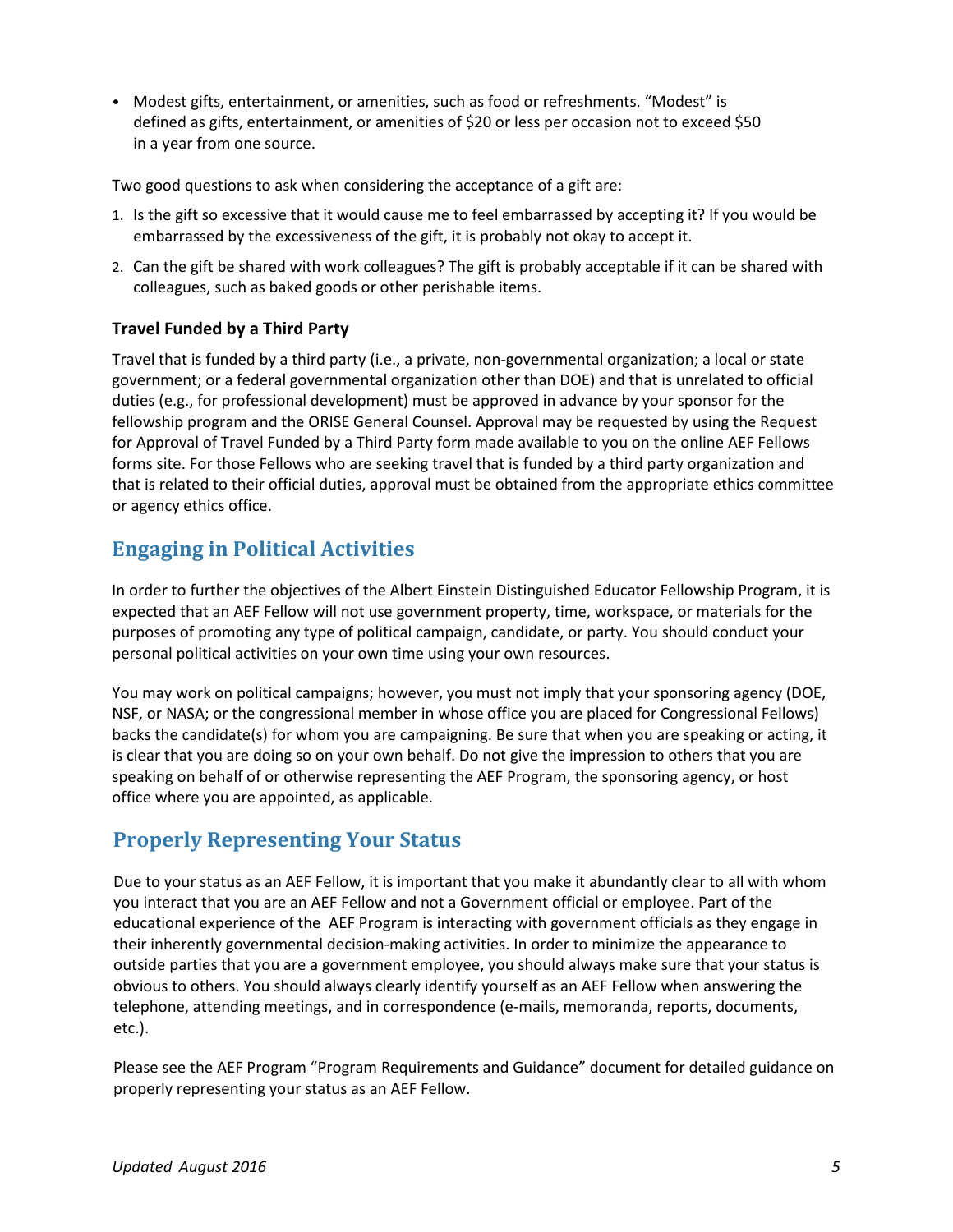### **Safeguarding and Use of Government Assets**

As a participant in activities funded by a Federal agency, you have an obligation to the American taxpayer to manage efficiently any asset, property, facility, or equipment with which you perform your activities as an AEF Fellow. You should use and maintain these assets with the utmost care and respect, guarding against waste and abuse.

Federal policies do allow for limited personal use of government equipment by federal employees, such as computers and telephones. You should follow these policies and be sensitive to ensuring that your actions reflect good stewardship of government property. Such limited personal use should be for limited duration and occur on an infrequent basis. For example, limited personal use of your e-mail account, such as to arrange for lunch, is permitted. Personal use of your email account for political activities or for inappropriate workplace activities, such as viewing adult websites, is not permitted. For those Fellows appointed to a congressional office, other policies may apply and should be consulted and followed.

Such use should not adversely affect your performance as an AEF Fellow or impact the work of others in your host office. Whenever possible, such use should occur during personal time. The use of government assets, property, facilities, or equipment should serve a legitimate organizational interest, such as minimizing absences, improving morale, enhancing professional skills or furthering education or training. In addition, such use should not overburden the host office's computer system or network and should not create appreciable additional cost. If you have questions about your host office's policies on the limited personal use of government assets, you should discuss this topic with your mentor.

#### **Conducting Research**

For those engaged in research, you should use your skills and expertise to expand the body of existing knowledge, and you should conduct yourself honorably. Research supported by your sponsoring agency shall be conducted in a work environment reflecting the highest standards of integrity, honesty, and fair dealing. You have a responsibility to society, your sponsoring agency, and your colleagues to conduct research ethically. Any questions of ethics regarding the conduct of research will be addressed in coordination with the ORISE Ethics Officer.

If you are conducting research, it is essential that you avoid any conflict of interest or the appearance of conflict of interest. Concerns of conflict of interest or allegations shall be reviewed by the ORISE Ethics Officer, who will offer recommendations for actions necessary to remove or appropriately mitigate the conflict of interest or the appearance of such.

If you anticipate conducting human subject research, contact the ORISE Ethics Officer immediately. Human subject research must be pre-approved by the Oak Ridge Sitewide Institutional Review Board (ORSIRB) [\(http://orise.orau.gov/worker-health-studies/capabilities/protecting-human](http://orise.orau.gov/worker-health-studies/capabilities/protecting-human-subjects/orsirb.aspx)[subjects/orsirb.aspx\)](http://orise.orau.gov/worker-health-studies/capabilities/protecting-human-subjects/orsirb.aspx). Also, human subject research must comply with all legal and regulatory requirements, as well as any ORISE-specific policies and procedures, referred to on the ORISE Human Subjects Research Program Web site:<http://orise.orau.gov/orisehumansubjects/overview/default.aspx> Be aware that the definition of human subject research is broad and can include surveys, interviews and focus groups. If you are in doubt as to whether a proposed research activity would be considered human subject research, contact the ORISE Ethics Officer for guidance.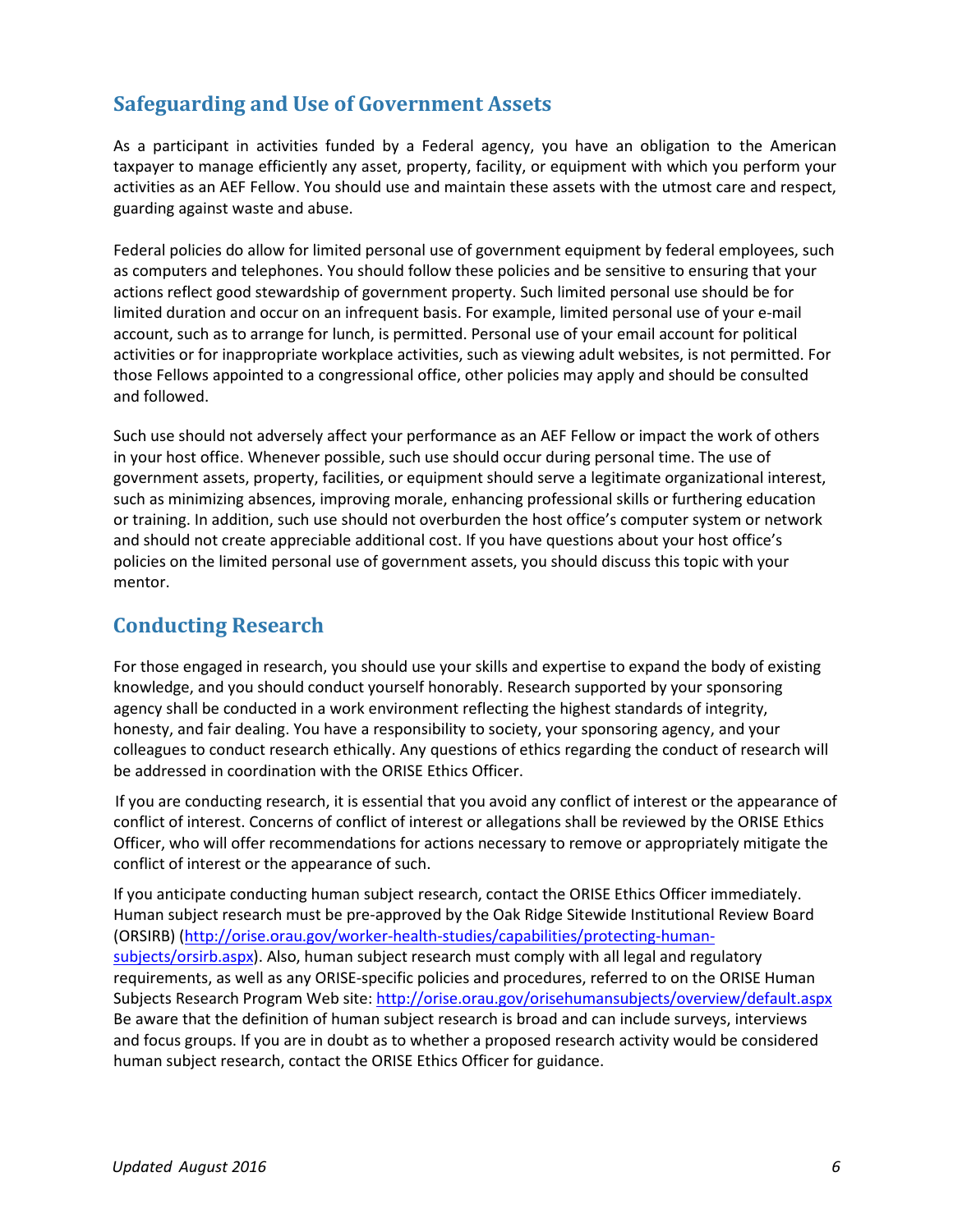### **Sensitive Information**

As an AEF Fellow, you may be exposed to sensitive, restricted, proprietary, or confidential information. This type of information may be protected from public release under the Freedom of Information Act or other applicable laws and/or regulations. As an AEF Fellow, you have a duty to protect non-public information that you acquire in the course of your participation in the program. In the event that you ever receive a request for information, you should inform your mentor so that the request can be handled by government officials responsible for the reviews and release of government information.

In addition, some of the information you will be exposed to may be of material value to outside parties or give you an unfair advantage over the general public. You must never use any information that you have gained through your participation in the Albert Einstein Distinguished Educator Fellowship Program that is not available to the general public for either financial or material benefit. Also, you must not share sensitive information with any relatives, friends, or coworkers.

Remember, two simple rules provide protection in this area: (1) do not use non-public information for personal gain and (2) do not pass along such information to someone else who has no need to know. If you have questions about what information is sensitive and may not be subject to public release, discuss the issue with your mentor or the ORISE Ethics Officer.

## **Public-Facing Communications**

**Use of Blogs and Social Networking Sites –** As discussed above, AEF Fellows have access to sensitive and protected information. It is very important to remember your confidentiality obligations before mentioning any matters related to your participation as an AEF Fellow on a blog or social networking site. Once you publish information online, it can potentially be seen by anyone with access to the internet and a search engine. Keep in mind the requirements to protect certain sensitive information apply to your conduct even in cyberspace, where the potential impact of disclosing sensitive or confidential information is exponentially higher.

When blogging or posting to a social networking site outside of work, here are some things to keep in mind to help protect the sensitive information you have been entrusted with as an AEF Fellow:

• Do not divulge any confidential information related to your appointment as an AEF Fellow on the internet. Take care not to allow your interaction on these websites to damage relationships between you, your mentor and colleagues, and AEF Fellows at other agencies or offices.

**Communications with Congress, Other Agencies, and News Releases –** AEF Fellows are not authorized to make any statements, to give any information related to their sponsoring agency or congressional activities, or to comment on the plans and activities of their sponsoring agency to Congress, other agencies, or the news media without prior clearance by appropriate government offices responsible for such communications. All inquiries for such communications must, under all circumstances, be immediately referred without comment directly to your mentor so that they may be handled by the responsible offices. Congressional-hosted AEF Fellows should follow the communications protocols of their host offices.

## **Avoiding Conflict of Interest**

A conflict of interest is a situation where your personal interests or activities could influence your judgment or decisions. It also includes activities that may only appear to influence your judgment or decisions. We must ensure that our personal interests do not create such a situation because even the